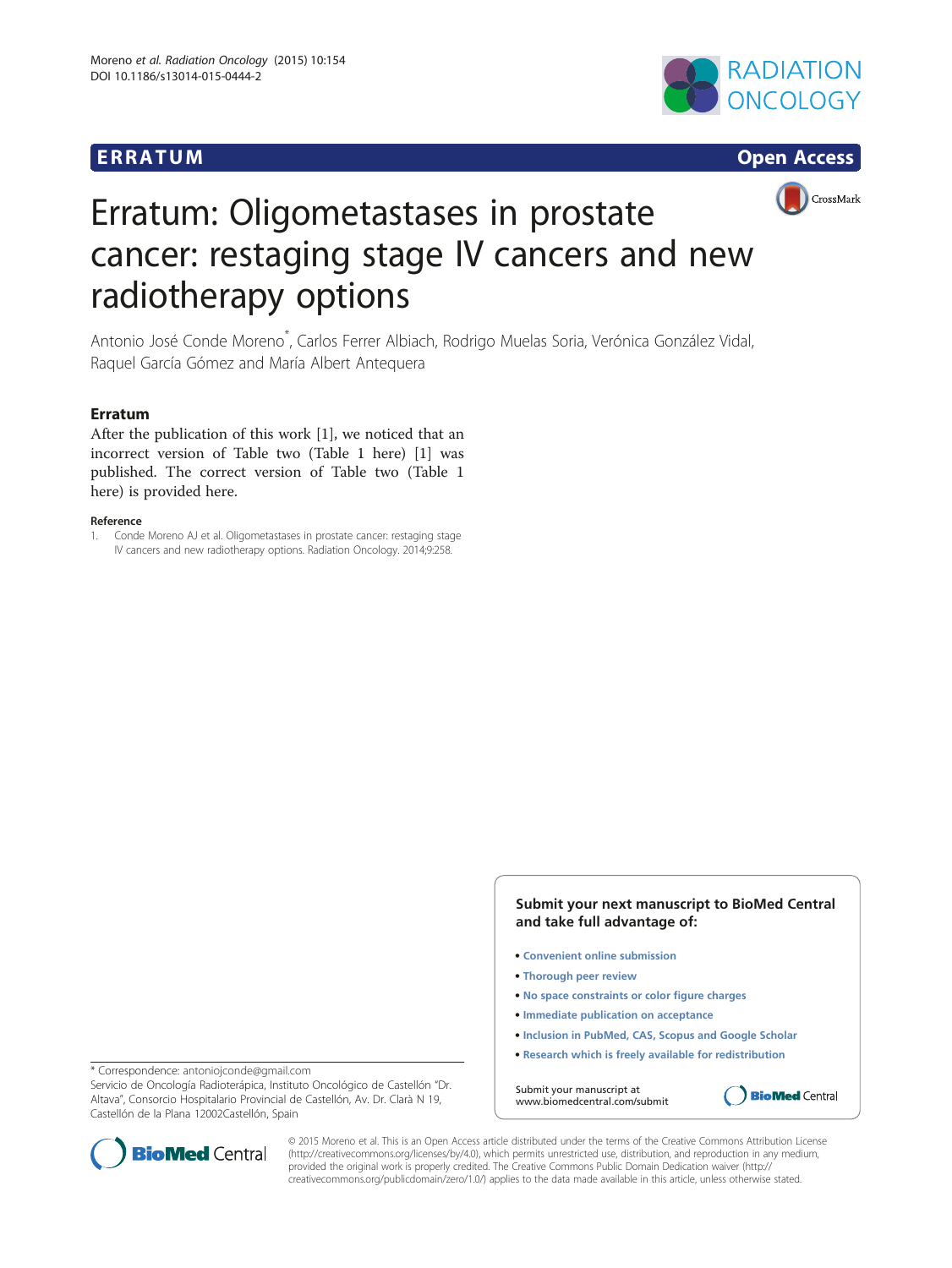| Study                                                                                                                                 | ClinicalTrials.gov<br>Identifier | Phase          | Aim                                                              | Arms                                                   | Primary Objetives                                                                                                                                                                                                                                     | Secondary Objetives                                                                                                                                                                                                                                                                                                                         |
|---------------------------------------------------------------------------------------------------------------------------------------|----------------------------------|----------------|------------------------------------------------------------------|--------------------------------------------------------|-------------------------------------------------------------------------------------------------------------------------------------------------------------------------------------------------------------------------------------------------------|---------------------------------------------------------------------------------------------------------------------------------------------------------------------------------------------------------------------------------------------------------------------------------------------------------------------------------------------|
| Radiotherapy for Oligometastatic<br>Prostate Cancer                                                                                   | NCT01859221                      | $\overline{2}$ | Efficacy and safety in<br>patients with prymary<br>active or not | 2: CR and HN                                           | Improvement in median<br>progression-free survival<br>in patients with metastatic<br>prostate cancer over historic<br>control rates in hormone<br>receptive and castration<br>resistant subgroups.                                                    | Improvement in overall survival<br>of patients with metastatic<br>prostate cancer.                                                                                                                                                                                                                                                          |
| University of Florida                                                                                                                 |                                  |                |                                                                  |                                                        |                                                                                                                                                                                                                                                       | Treatment failure rates in patients<br>treated with stereotactic radiation<br>for metastatic prostate cancer.<br>after type of secondary outcome.                                                                                                                                                                                           |
|                                                                                                                                       |                                  |                |                                                                  |                                                        |                                                                                                                                                                                                                                                       | Quality of life in patients treated<br>with stereotactic radiation for<br>metastatic prostate cancer.                                                                                                                                                                                                                                       |
| Stereotactic Radiosurgery in<br>Treating Patients With Metastatic<br>Breast Cancer, Non-Small Cell<br>Lung Cancer, or Prostate Cancer | NCT02206334                      | -1             | Safety Study                                                     |                                                        | To determine the recommended<br>SBRT dose for each of the metastatic<br>locations being treated given the<br>individual and overlapping fields<br>when multiple metastases are treated<br>with SBRT in a national clinical trials<br>network setting. | I. To estimate rates of $>$ = grade 3<br>(CTCAE 4.0) adverse events other<br>than a dose-limiting toxicity which<br>is possibly, probably, or definitely<br>related to treatment and which<br>occurs within 6 months from the<br>start of SBRT to multiple metastases.                                                                      |
| NRG Oncology Foundation, Inc.                                                                                                         |                                  |                |                                                                  |                                                        |                                                                                                                                                                                                                                                       | II. To estimate the rates of long-term<br>adverse events occurring up to 2 years<br>from the end of SBRT.                                                                                                                                                                                                                                   |
| Collaborator: NCI RTOG                                                                                                                |                                  |                |                                                                  |                                                        |                                                                                                                                                                                                                                                       | III. To explore the most appropriate<br>and clinically relevant technological<br>parameters to ensure quality and<br>effectiveness throughout radiation<br>therapy processes, including imaging,<br>simulation, patient immobilization,<br>target and critical structure definition,<br>treatment planning, image guidance<br>and delivery. |
| Non-systemic Treatment for<br>Patients With Low-volume<br>Metastatic Prostate Cancer                                                  | NCT01558427                      | 2              | Defer the start of ADT                                           | 2: A. Active surveillance                              | Androgen deprivation therapy<br>free survival.                                                                                                                                                                                                        | Quality of life                                                                                                                                                                                                                                                                                                                             |
| University Hospital, Ghent                                                                                                            |                                  |                |                                                                  | B. Surgical or radiotherapy<br>treatment of metastases |                                                                                                                                                                                                                                                       |                                                                                                                                                                                                                                                                                                                                             |
| Phase II Study of SBRT as<br>Treatment for Oligometastases<br>in Prostate Cancer                                                      | NCT02192788                      | $\overline{2}$ | Safety and Efficacy Study                                        | $\mathbf{1}$                                           | Local and symptomatic control of<br>oligometastases treated by SBRT                                                                                                                                                                                   | Biochemical progression rates                                                                                                                                                                                                                                                                                                               |
| <b>GICOR</b>                                                                                                                          |                                  |                |                                                                  |                                                        |                                                                                                                                                                                                                                                       | Progression-free survival,                                                                                                                                                                                                                                                                                                                  |

## <span id="page-1-0"></span>Table 1 Current Ongoing trials for Prostate Cancer Oligometastases in 2014 [\(www.clinicaltrials.gov\)](http://www.clinicaltrials.gov)